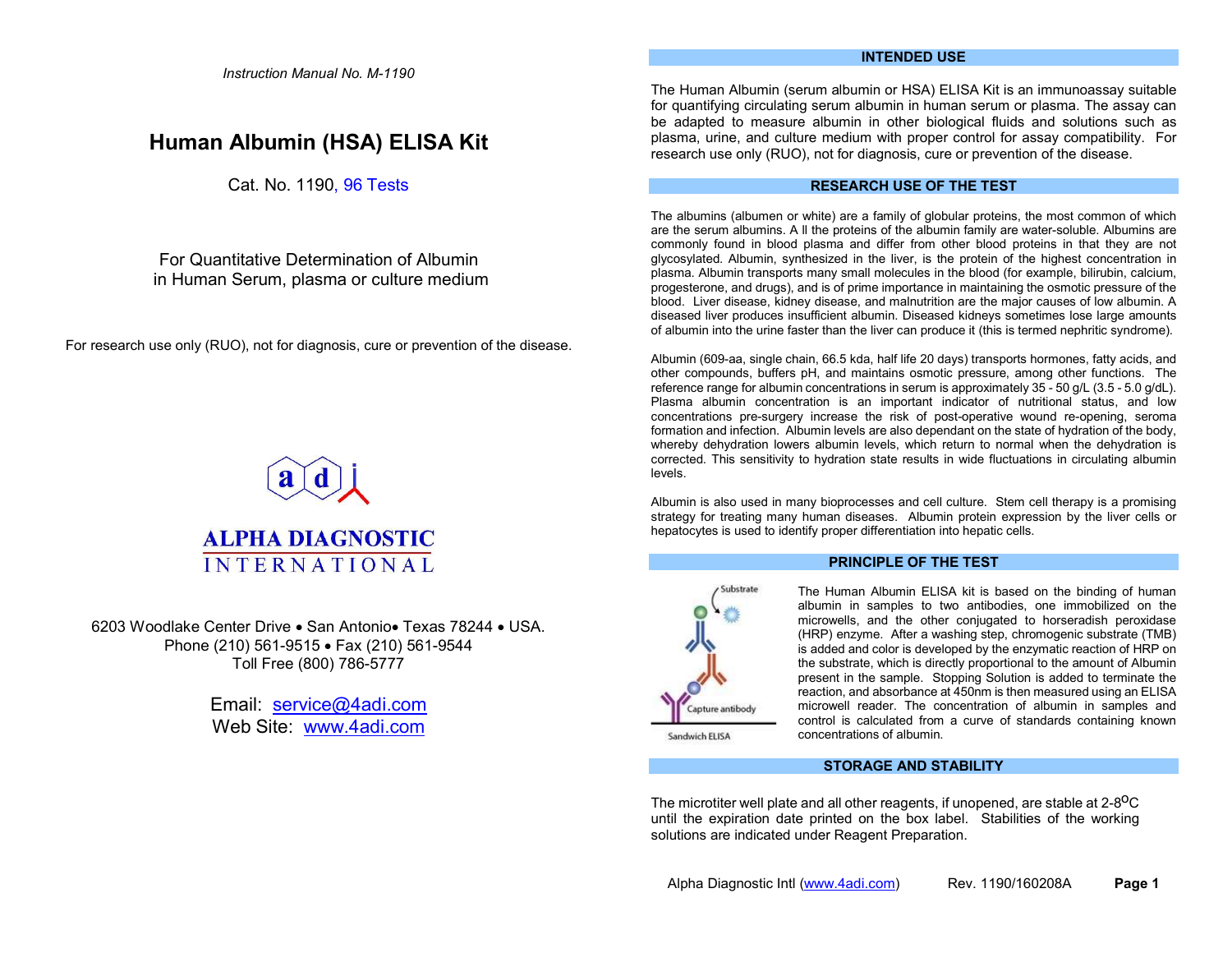### KIT CONTENTS

To Be Reconstituted: Store as indicated.

| Component                                                                                   | Instructions for Use                                                                                                                                                                                                                                                                                                                |
|---------------------------------------------------------------------------------------------|-------------------------------------------------------------------------------------------------------------------------------------------------------------------------------------------------------------------------------------------------------------------------------------------------------------------------------------|
| <b>Sample Diluent</b><br>Concentrate (20x)<br>Cat. No. SD-20T. 10ml                         | Dilute the entire volume, 10ml + 190ml with distilled or<br>deionized water into a clean stock bottle. Label as<br><b>Working Sample Diluent</b> and store at 2-8°C until the<br>kit lot expires or is used up.                                                                                                                     |
| <b>Wash Solution</b><br>Concentrate (100x)<br>Cat. No. WB-100, 10ml                         | Dilute the entire volume 10ml + 990ml with distilled or<br>deionized water into a clean stock bottle. Label as<br><b>Working Wash Solution and store at RT until kit is</b><br>used entirely.                                                                                                                                       |
| <b>Anti-Human Albumin</b><br>- HRP Conjugate<br>Concentrate (100x)<br>Part No. 1194, 0.15ml | Peroxidase conjugated anti-Human Albumin in buffer<br>with protein, detergents and non-azide antimicrobials<br>as stabilizers. Dilute fresh as needed; 10ul of<br>concentrate to 1ml of Working Sample Diluent is<br>sufficient for 1 8-well strip. Use within the working day<br>and discard. Return concentrate to 2-8°C storage. |

Ready For Use: Store as indicated on labels.

| Component                                                    | Part<br>No.                               | Amt                                                           | Contents                                                                                                                                                                                                        |
|--------------------------------------------------------------|-------------------------------------------|---------------------------------------------------------------|-----------------------------------------------------------------------------------------------------------------------------------------------------------------------------------------------------------------|
| Anti-Human<br><b>Albumin Microwell</b><br><b>Strip Plate</b> | 1191                                      | 8-well<br>strips<br>(12)                                      | Coated with purified anti-human<br>albumin antibodies.                                                                                                                                                          |
| <b>Human Albumin Standards</b>                               |                                           |                                                               |                                                                                                                                                                                                                 |
| 5 $ng/ml$<br>10 ng/ml<br>20 ng/ml<br>50 ng/ml<br>$100$ ng/ml | 1193B<br>1193C<br>1193D<br>1193E<br>1193F | $0.65$ ml<br>$0.65$ ml<br>$0.65$ ml<br>$0.65$ ml<br>$0.65$ ml | (5)<br>vials, each<br>Five<br>containing<br>with<br>calibrated<br>human<br>serum<br>albumin concentrations; diluted in<br>buffer with protein, detergents and<br>non-azide antimicrobials<br>as<br>stabilizers. |
| <b>Positive Control</b><br>[Albumin] range on<br>label       | 1192                                      | $0.65$ ml                                                     | Human serum with stated albumin<br>concentration<br>range; diluted<br>in<br>buffer with protein, detergents and<br>antimicrobials<br>non-azide<br>as<br>stabilizers.                                            |
| <b>TMB Substrate</b>                                         | 80091                                     | $12 \text{ ml}$                                               | Chromogenic substrate for<br><b>HRP</b><br>containing TMB and peroxide.                                                                                                                                         |
| <b>Stop Solution</b>                                         | 80101                                     | $12 \text{ ml}$                                               | 1% sulfuric acid.                                                                                                                                                                                               |

#### Materials Required But Not Provided:

- Pipettors and pipettes that deliver 100ul and 1-10ml. A multi-channel pipettor is recommended.
- Disposable glass or plastic 5-15ml tubes for diluting samples and Anti-Human Albumin-HRP Concentrate.
- Graduated cylinder to dilute Wash Concentrate and Sample Diluent concentrate; 200ml to 1L.
- Stock bottle to store diluted Wash Solution; 200ml to 1L.
- Distilled or deionized water to dilute reagent concentrates.
- Microwell plate reader at 450 nm wavelength.

# SPECIMEN COLLECTION AND HANDLING

Human serum and other bodily fluids may contain infectious material. Always wear gloves when handling human samples, including the standards and controls, and dispose of these samples and containers as biohazard waste.

Collect blood by venipuncture, allow clotting, and separate the serum by centrifugation at room temperature. Do not heat inactivate the serum. If sera are not assayed immediately , store refrigerated for up to 2 weeks, or frozen for long-term storage. Avoid freeze-thaw cycles. The use of plasma has not been investigated, but should be a suitable specimen for assay.

# PRECAUTIONS AND SAFETY INSTRUCTIONS

Standards, Controls, Sample Diluent, and HRP Antibody contain bromonitrodioxane (BND: 0.05%, w/v). Stop Solution contains 1% sulfuric acid. Follow good laboratory practices, and avoid ingestion or contact of any reagent with skin, eyes or mucous membranes. All reagents may be disposed of down a drain with copious amounts of water.

MSDS for TMB, sulfuric acid and BND, if not already on file, can be requested or obtained from the ADI website.

#### QUALITY CONTROL

Reagents Accurate and reproducible assay results rely on proper storage, handling and control of reagent and sample temperature. Store all reagents as indicated, and warm to room temperature only those to be used in the assay. Shelf-life of the critical reagents and samples will diminish with extended exposure to non-refrigeration, resulting in inaccurate assay results. All solutions should be clear. Cloudiness or particulates are indications of reagent contamination or instability and may interfere with proper performance of the assay. Do not use.

Sample Controls A Positive Serum Control is provided with the kit, assigned with an albumin concentration value range. Recovery in this range is an indicator of proper assay performance. Each lab should also assay internal control samples, which represent the lab's expected sample population and that are maintained stabilized. A Negative Diluent Control should also be run.

**Standard Curve** The signal generated by the standards should be continuously increasing in OD from the lowest Standard to the highest Standard, with a difference greater than 1.2 OD. Non-continuously increasing or low signals may indicate problems with technique, protocol directions and/or reagent preparation, use or stability. A Negative Diluent Control should be of lower signal than the lowest standard. Do not rely on results generated from an assay with these issues.

Technique Accurate and reproducible assay results rely on good lab technique regarding pipetting, plate washing and handling of samples and reagents.

Equipment Precision of results relies on uniform and effective washing techniques; an automatic washer is recommended. ELISA reader and pipettes should be properly calibrated.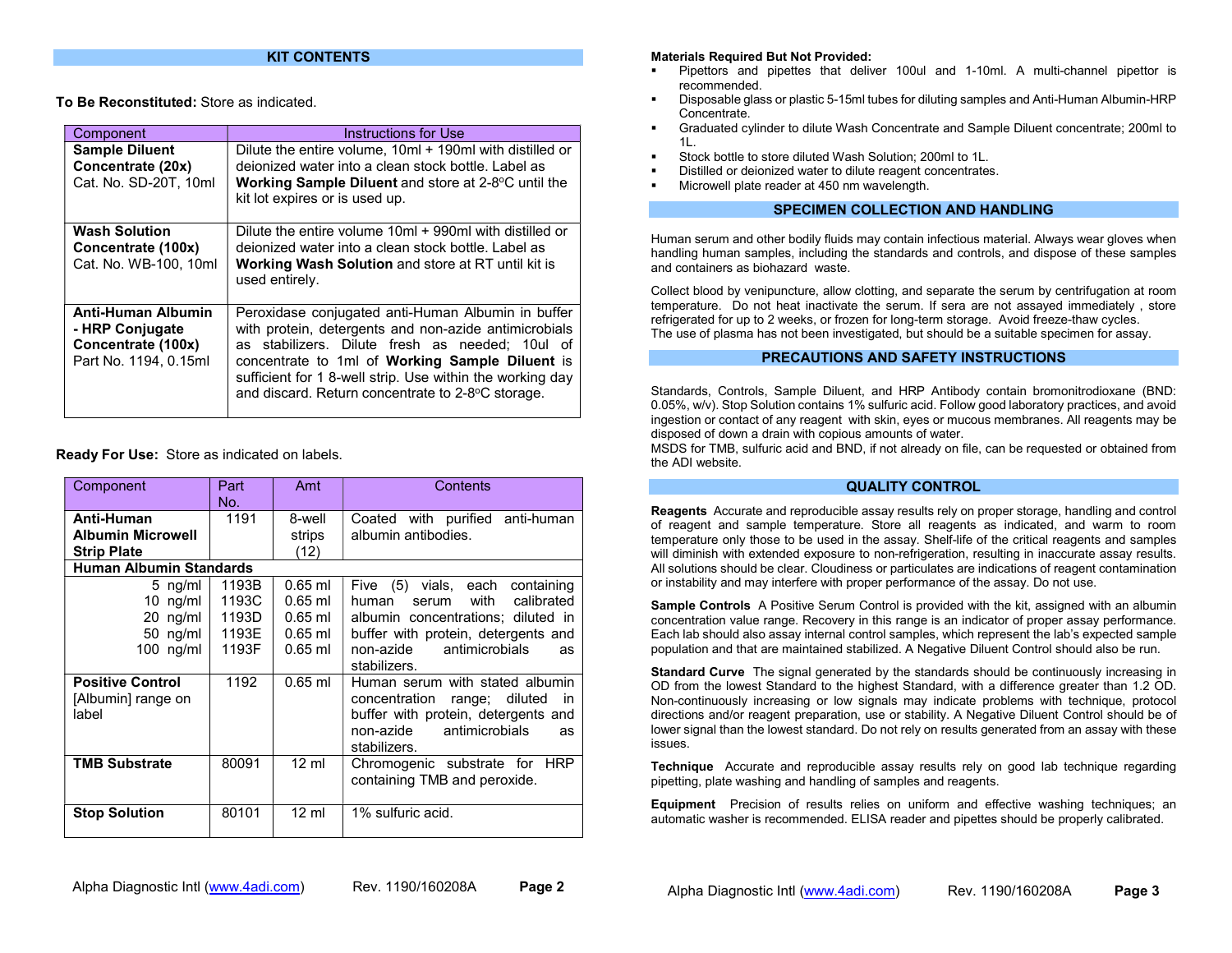#### ASSAY PROCEDURE

Bring all reagents to room temperature (18-30°C) equilibration (at least 30 minutes).

DILUTE Serum Samples in Working Sample Diluent. Dilutions of 1:200k–1:500k are appropriate for most normal human sera. For accuracy, three dilution steps are recommended, as follows:

1) 10ul serum + 990ul diluent = [1:100],

- 2) 10ul [1:100] + 990ul diluent = [1:10k],
- 3) 20ul [1:10k] + 480ul diluent = [1:250k]

DO NOT dilute the Standards or Positive Control Serum.

ALL STEPS ARE PERFORMED AT ROOM TEMPERATURE. After each reagent addition, gently tap the plate to mix the well contents prior to beginning incubation.

#### 1. Set-up

- Determine the number of wells for the assay run. Duplicates are recommended, including 10 Standard wells and 2 wells for each sample and control to be assayed.
- Remove the appropriate number of microwell strips from the pouch and return unused strips to the pouch. Reseal the pouch and store refrigerated.
- Add 200-300ul Working Wash Solution to each well and let stand for about 5 minutes before sample addition.
- Aspirate the liquid and pat dry on a paper towel.

- 2. 1st Incubation [100ul 60 min; 4 washes]
- Add 100ul of standards, samples and controls each to pre-determined wells.
- Tap the plate gently to mix reagents and incubate for 60 minutes.
- Wash wells 4 times and pat dry on fresh paper towels. As an alternative, an automatic plate washer is recommended. Improper washes may lead to falsely elevated signals and poor reproducibility.

#### $3.$   $2<sup>nd</sup>$  Incubation  $2<sup>nd</sup>$  incubation  $2<sup>nd</sup>$  incubation  $2<sup>nd</sup>$  incubation  $3<sup>nd</sup>$  incubation

- Add 100ul of diluted Anti-Human Albumin-HRP Conjugate to each well.
- Incubate for 30 minutes.
- Wash wells 5 times as in step 2.

#### 4. Substrate Incubation [100ul – 15 min]

- Add 100ul TMB Substrate to each well. The liquid in the wells will begin to turn blue.
- Incubate for 15 minutes in the dark, e.g., place in a drawer or closet.

Note: If your microplate reader does not register optical density (OD) above 2.0, incubate for less time, or read OD at 405-410 nm (results are valid).

- **5.** Stop Step **Extending Step <b>Extending Step:** 100ul]
	-
- Add 100ul of Stop Solution to each well.
- Tap gently to mix. The enzyme reaction will stop; liquid in the wells will turn yellow.

# 6. Absorbance Reading

- Use any commercially available microplate reader capable of reading at 450nm wavelength. Use a program suitable for obtaining OD readings, and data calculations if available.
- Read absorbance of the entire plate at 450nm using a single wavelength within 30 minutes after Stop Solution addition. If available, program to subtract OD at 630nm to normalize well background.

# CALCULATION OF RESULTS

- 1. The results may be calculated using any immunoassay software package. The fourparameter curve-fit is recommended. If software is not available, Albumin concentrations may be determined as follows:
- 2. Calculate the mean OD of duplicate samples.
- 3. On graph paper plot the mean OD of the standards (y-axis) against the concentration (ng/ml) of Albumin (x-axis). Draw the best fit curve through these points to construct the standard curve. A point-to-point construction is most common and reliable.
- 4. The Albumin concentrations in unknown samples and controls can be determined by interpolation from the standard curve.
- 5. Multiply the values obtained for the samples by the dilution factor of each sample.
- 6. Samples producing signals higher than the 100 ng/ml standard should be further diluted and re-assayed.

### TYPICAL RESULTS

The following data are for illustration purposes only. A complete standard curve should be run in every assay to determine sample values.

| Wells  | <b>Standards, Control &amp; Samples</b>                      | A450 nm | Alb ng/ml |
|--------|--------------------------------------------------------------|---------|-----------|
| A1, A2 | <b>Sample Diluent Control</b>                                | 0.09    | 0         |
| B1, B2 | <b>Standard</b><br>$5$ ng/ml                                 | 0.32    | 5         |
| C1, C2 | $10$ ng/ml<br><b>Standard</b>                                | 0.59    | 10        |
| D1, D2 | $20$ ng/ml<br><b>Standard</b>                                | 0.91    | 20        |
| E1, E2 | $50$ ng/ml<br><b>Standard</b>                                | 1.70    | 50        |
| F1, F2 | <b>Standard</b><br>$100$ ng/ml                               | 2.41    | 100       |
| G1, G2 | <b>Positive Serum Control</b><br>[Value: 24 - 46 ng/ml]      | 1.34    | 35        |
| H1, H2 | Sample [Diluted 1:800k]                                      | 1.58    | 44        |
|        | Calculated: 800k dilution $x$ 44 ng/ml = 35.2 mg/ml in serum |         |           |

A typical assay Standard Curve (do not use for calculating sample values)



Alpha Diagnostic Intl (www.4adi.com) Rev. 1190/160208A Page 5